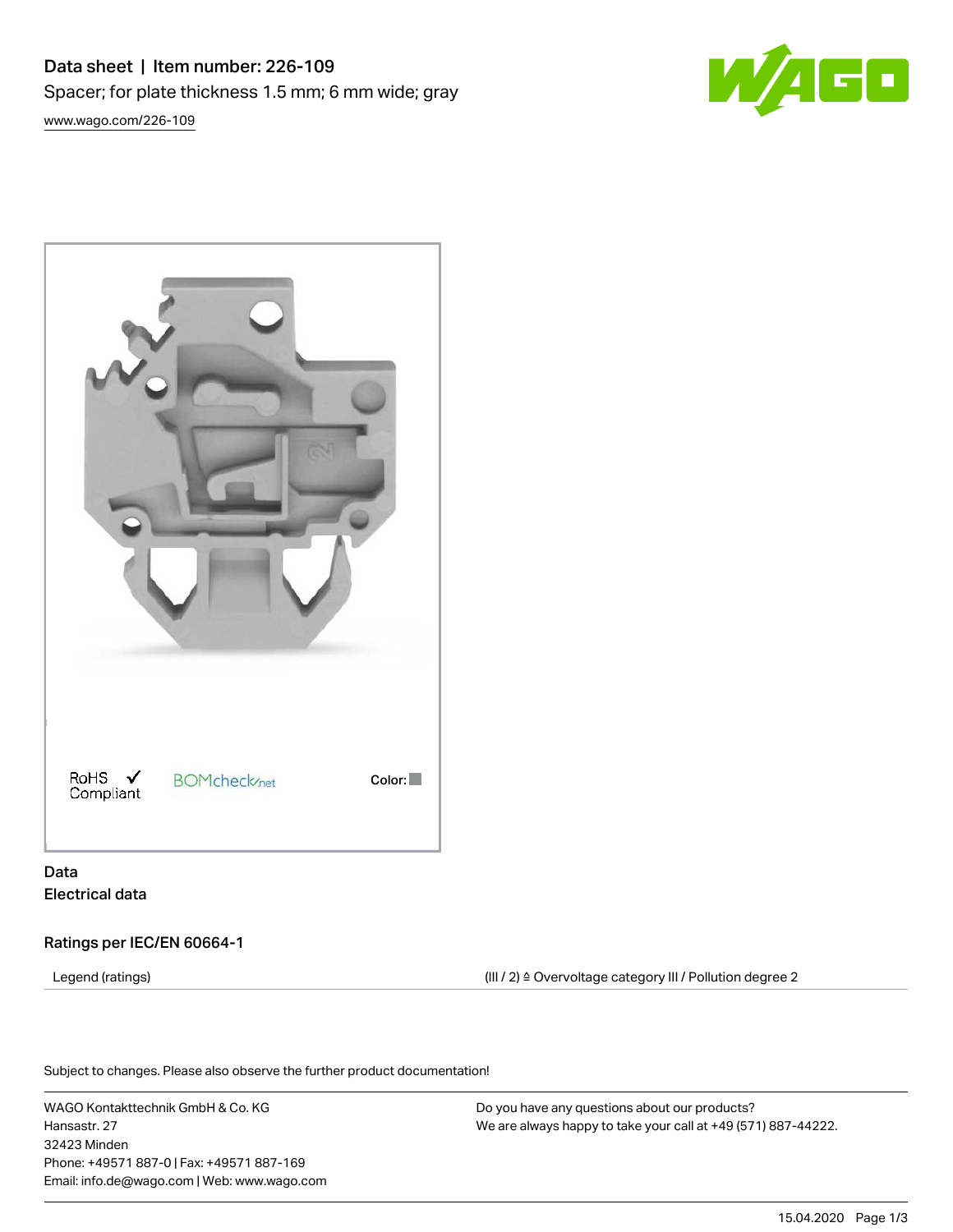

### Approvals per UL 1059

| Approvals per              | <b>UL 1059</b>                  |  |
|----------------------------|---------------------------------|--|
| <b>Connection data</b>     |                                 |  |
| Number of connection types | 1                               |  |
| <b>Geometrical Data</b>    |                                 |  |
| Width                      | 6 mm / 0.236 inch               |  |
| Height                     | 22 mm / 0.866 inch              |  |
| Depth                      | 26 mm / 1.024 inch              |  |
| Mechanical data            |                                 |  |
| Gehäuseblechstärke         | 1,5  1,5 mm / 0.059  0.059 inch |  |
| Mounting type              | Snap-in mounting foot           |  |

#### Material Data

| Color     | gray     |
|-----------|----------|
| Fire load | 0.066 MJ |
| Weight    | ب ے.ے    |

Type of mounting Feed-through mounting Feed-through mounting

### Commercial data

| Product Group      | 4 (Printed Circuit) |
|--------------------|---------------------|
| Packaging type     | <b>BOX</b>          |
| Country of origin  | DE                  |
| <b>GTIN</b>        | 4017332107082       |
| Customs Tariff No. | 39269097900         |

#### Counterpart

## Downloads Documentation

#### Additional Information

Technical explanations and political explanations and political explanations and political explanations and political explanations and political explanations and political explanations and political explanations and politi

[Download](https://www.wago.com/de/d/1435602)

Subject to changes. Please also observe the further product documentation!

WAGO Kontakttechnik GmbH & Co. KG Hansastr. 27 32423 Minden Phone: +49571 887-0 | Fax: +49571 887-169 Email: info.de@wago.com | Web: www.wago.com

Do you have any questions about our products? We are always happy to take your call at +49 (571) 887-44222.